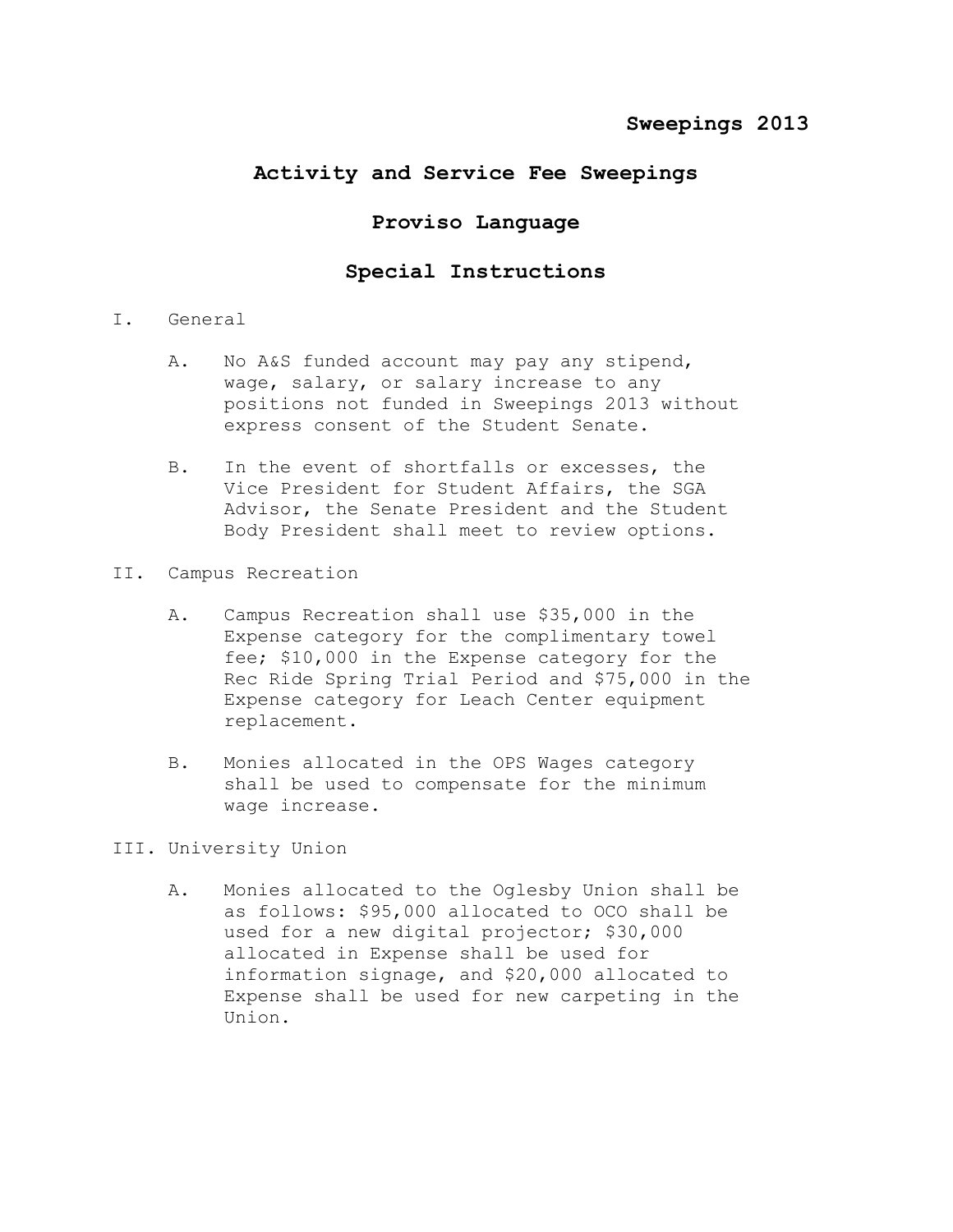- IV. Student Government Association
	- A. Monies allocated to the Office of Elections shall be used to pay for the Special Election in the fall and the Black Student Union election in the Spring.
	- B. Executive Projects shall use the \$52,000 allocated in Expense for the NoleCab.
- V. Student Activities and Organization
	- A. Monies allocated to the Asian American Student Union shall be used to send 8 students to the East Coast Asian American Student Union Conference.
	- B. Monies allocated to the Black Student Union shall be used as follows: \$1,000 in Contractual Services shall be allocated to PeaceJam; \$5,000 in Contractual Services shall go to the Golden Tribe Lecture Series; and \$2,000 in Contractual Services shall go to Laverne Cox.
	- C. The Women's Student Union shall be allocated \$2,000 in Contractual Services for Laverne Cox.
	- D. The Pride Student Union shall be allocated \$11,500 to Contractual Services for Laverne Cox. Monies allocated for travel shall be used to send 10 students to the National Conference on LGBT Equality in Houston, Texas.
	- E. When the Office of Governmental Affairs attend lobbying conferences, members invited shall include OGA Board members and one other student. This can be waived by a 2/3 majority vote from the Student Senate.
	- F. The Office of Governmental Affairs shall use \$2,000 in the Expense to rent buses to shuttle students for Seminole Day at the Capital.
	- G. The Veterans Student Union shall use the \$3,450 allocated in Expense for travel and lodging for 4 individuals to go to a national conference. The \$6,543 allocated in the OPS Wages account shall be used to hire a Director and Assistant Director.